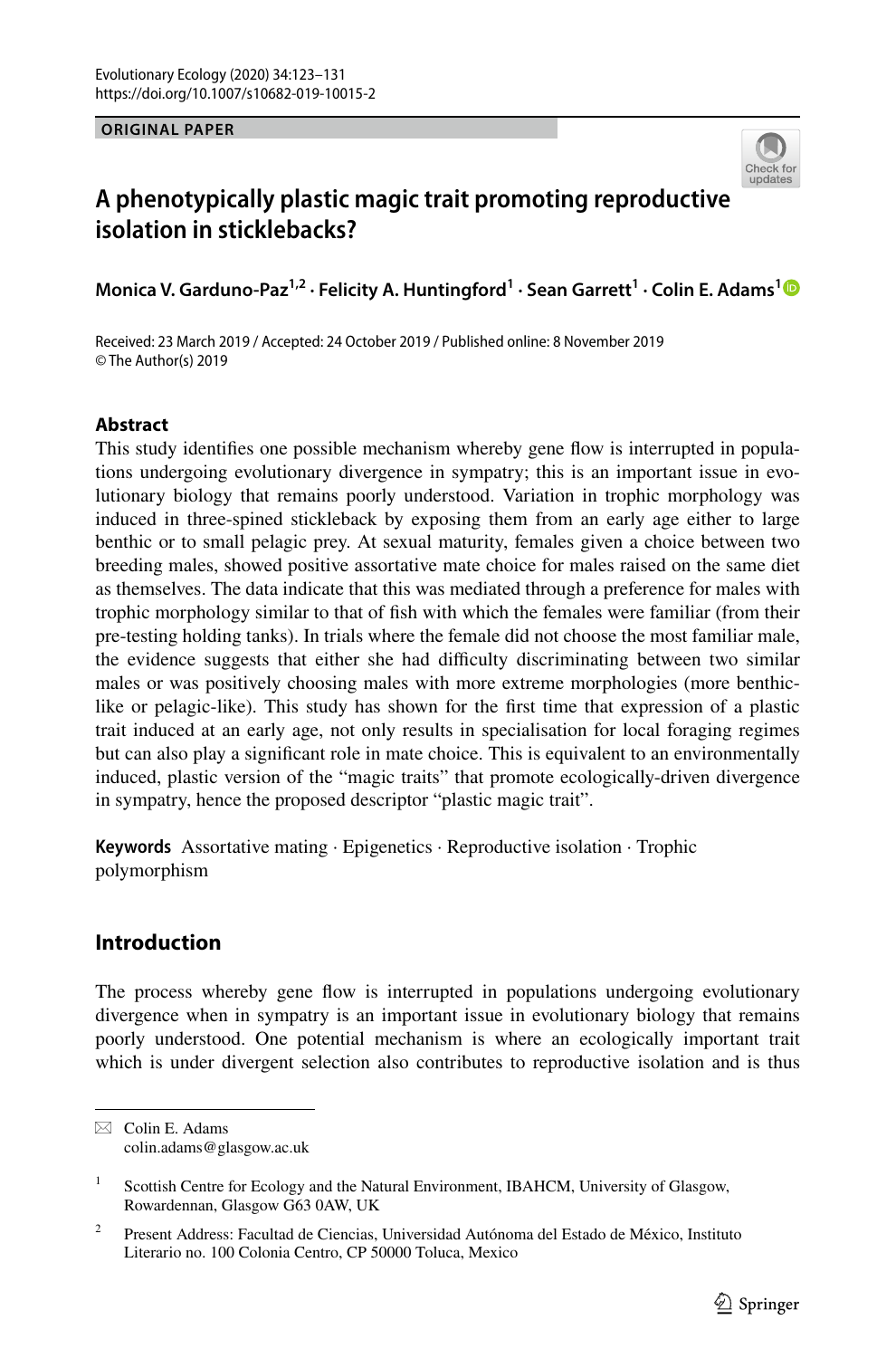a so-called "magic trait" (Gavrilets [2004;](#page-7-0) Servedio et al. [2011](#page-8-0)). Although evidence of such traits in nature is sparse (Servedio et al. [2011\)](#page-8-0), magic traits are usually envisaged as inherited and linked to mate choice through pleiotropy. However, much research interest has focused on the possible role of phenotypic plasticity in the initiation of evolutionary change through the development of discrete alternative phenotypes (West-Eberhard [1989](#page-8-1), [2003;](#page-8-2) Fitzpatrick [2012;](#page-7-1) Skulason et al. [2019\)](#page-8-3). If expressed alternative phenotypic traits induced by the environment through plasticity, also form part of the mate choice system of the diverging organism, then assortative mating resulting from mate choice based on such traits have the potential to generate reproductive barriers between individuals expressing diferent phenotypes (Fitzpatrick [2012\)](#page-7-1). Such traits may thus act as a magic trait without the requirement of pleiotropy.

Discrete alternative phenotypes associated with foraging, or trophic polymorphisms [sensu Skúlason and Smith (Skulason and wund [1995\)](#page-8-4)], have been strongly implicated in sympatric speciation events (Dieckmann and Doebeli [1999](#page-7-2)). Divergent morphological traits are often the result of foraging conditions experienced during development (Day and McPhail [1996;](#page-7-3) Adams et al. [2003](#page-7-4)), so can only result in evolutionary change if mechanisms exist that result in gene pool segregation (West-Eberhard [1989;](#page-8-1) Smith and Skulason [1996;](#page-8-5) Schluter [2003\)](#page-8-6). Here we explore one possible mechanism, namely morph-specifc mate choice by breeding females. Using the three-spined stickleback (*Gasterosteus aculeatus*) as a model system, we present an example of a developmentally-plastic, trophic specialisation acting as a magic trait generating reproductive isolation and suggest a mechanism through which this comes about.

Trophic polymorphism is particularly common among freshwater fshes including sticklebacks; it often takes the form of co-existing but discrete phenotypes with morphological and behavioural specialisations for feeding on benthic invertebrates in the littoral zone or zooplankton in the pelagic zone (Skulason and Smith [1996;](#page-8-7) Adams and Huntingford [2002a](#page-7-5); Proulx and Magnan [2004](#page-8-8)). Typically, the benthic form is robust, with a large mouth, small eyes and few short gill rakers, while the pelagic form is lightly built, with a relatively small mouth, large eyes and longer and more numerous gill rakers (Adams et al. [1998;](#page-7-6) Adams and Huntingford [2002a\)](#page-7-5). Although in some cases the two sympatric forms are fully reproductively isolated, more commonly reproductive isolation is partial, weak or non-existent (Schluter and McPhail [1992;](#page-8-9) Hendry et al. [2009](#page-7-7)). Sticklebacks also exhibit scope for the expression of characteristics under phenotypic plasticity (Wund et al. [2008](#page-8-10), [2012;](#page-8-11) Garduño-Paz et al. [2010](#page-7-8); Baker et al. [2013\)](#page-7-9) including plasticity in morphological characteristics that defne sympatric forms described from the wild (Day and McPhail [1996;](#page-7-3) Garduño-Paz et al. [2010\)](#page-7-8).

The main aim of this study was, having induced variable trophic morphology in threespined sticklebacks from a single population by manipulating early feeding regimes, to determine whether these plastic, diet-induced diferences in trophic morphology were associated with diferent patterns of mate choice. A second aim was to seek possible behavioural mechanisms that might explain the observed patterns of mating.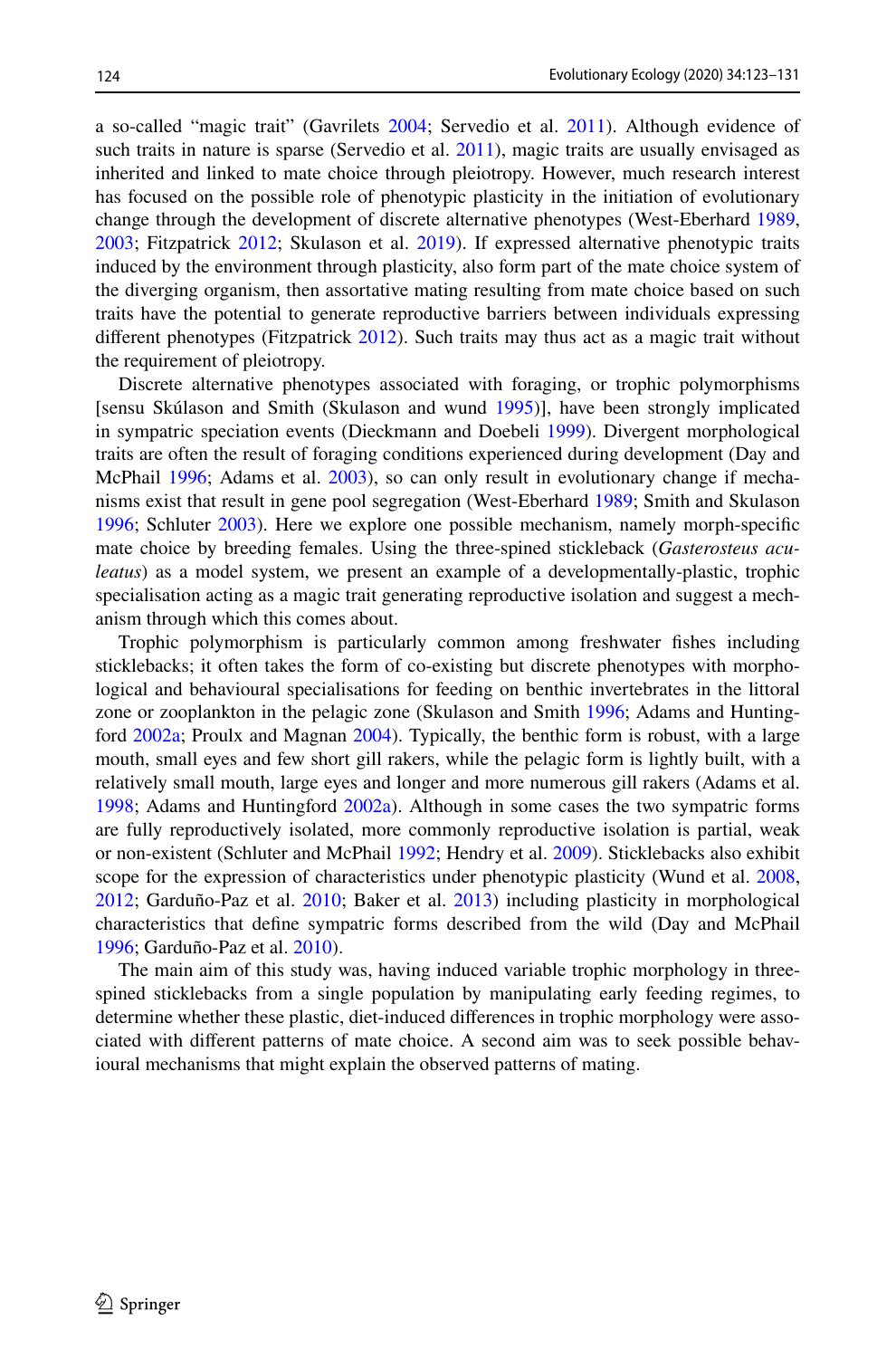# **Methods**

#### **Diet treatments**

240 juvenile three-spined sticklebacks fry (5–9 mm length) were collected by dip nets from a small freshwater pond in Scotland  $(56^{\circ} 3' N; 004^{\circ} 21' W)$  and transported to rearing facilities at the Scottish Centre for Ecology and the Natural Environment (SCENE), Glasgow University, Loch Lomond. Fish were assigned randomly in groups of 40 to 6 rearing aquaria (21L) and raised in the laboratory for 11 months, during which time they were fed twice daily to satiation on one of two diet treatments known to induce diferences in trophic morphology (Day and McPhail [1996\)](#page-7-3). Half of the groups were fed on frozen *Daphnia* spp in a bag hanging at the water surface, simulating pelagic prey; the rest were fed on frozen chironomid prey placed on the bottom of the tank, simulating benthic prey.

#### **Analysis of induced morphological diferences**

After 10 months, the sticklebacks were anaesthetised with benzocaine and photographed on their left side with a Canon EOS digital 350D camera (8.0 megapixels). Female fsh that were gravid and male fsh which were coloured were identifed as sexually mature. All fsh used in mate choice experiments were re-photographed at 11 months immediately following the mate choice experiments. Body shape was quantifed on the basis of 20 landmarks (Fig. [1\)](#page-2-0), placed using the program "tpsUtil" ad digitised using the program "tpsDig2" (Rohlf [2000](#page-8-12)). Generalized least squares procrustes superimposition was used to translate, scale and rotate raw landmark coordinates to minimize the summed, squared, inter-landmark distances among fsh; this procedure removes the efect of fsh size (Rohlf and Slice [1990\)](#page-8-13). Relative Warp Analysis was conducted on the partial warp scores to reduce the number of informative shape variables (Rohlf [2000](#page-8-12)). The second relative warp (analogous to a Principal Component), which explained 13% of the total shape variation, separated traits typical of pelagic and benthic feeders (Day and McPhail [1996](#page-7-3); Fig. [1](#page-2-0)).

#### **Mate choice trials**

Twenty eight females (21 from the chironomid diet and 7 from the *Daphnia.* diet) and 36 males (21 from the chironomid diet and 15 from the *Daphnia* diet) were used in trials of mate choice. Female mate choice was examined using a well-tested methodology, widely used in previous studies (Milinski and Bakker [1990](#page-7-10); Kraak and Bakker



<span id="page-2-0"></span>**Fig. 1** The landmark confgurations used in the morphometric analysis of trophic morphology in sticklebacks. The landmarks are connected to aid visualisation of fish shape. Arrows represent vectors describing deformations that change the mean shape of sticklebacks fed on benthic prey compared with the mean shape of those fed on pelagic prey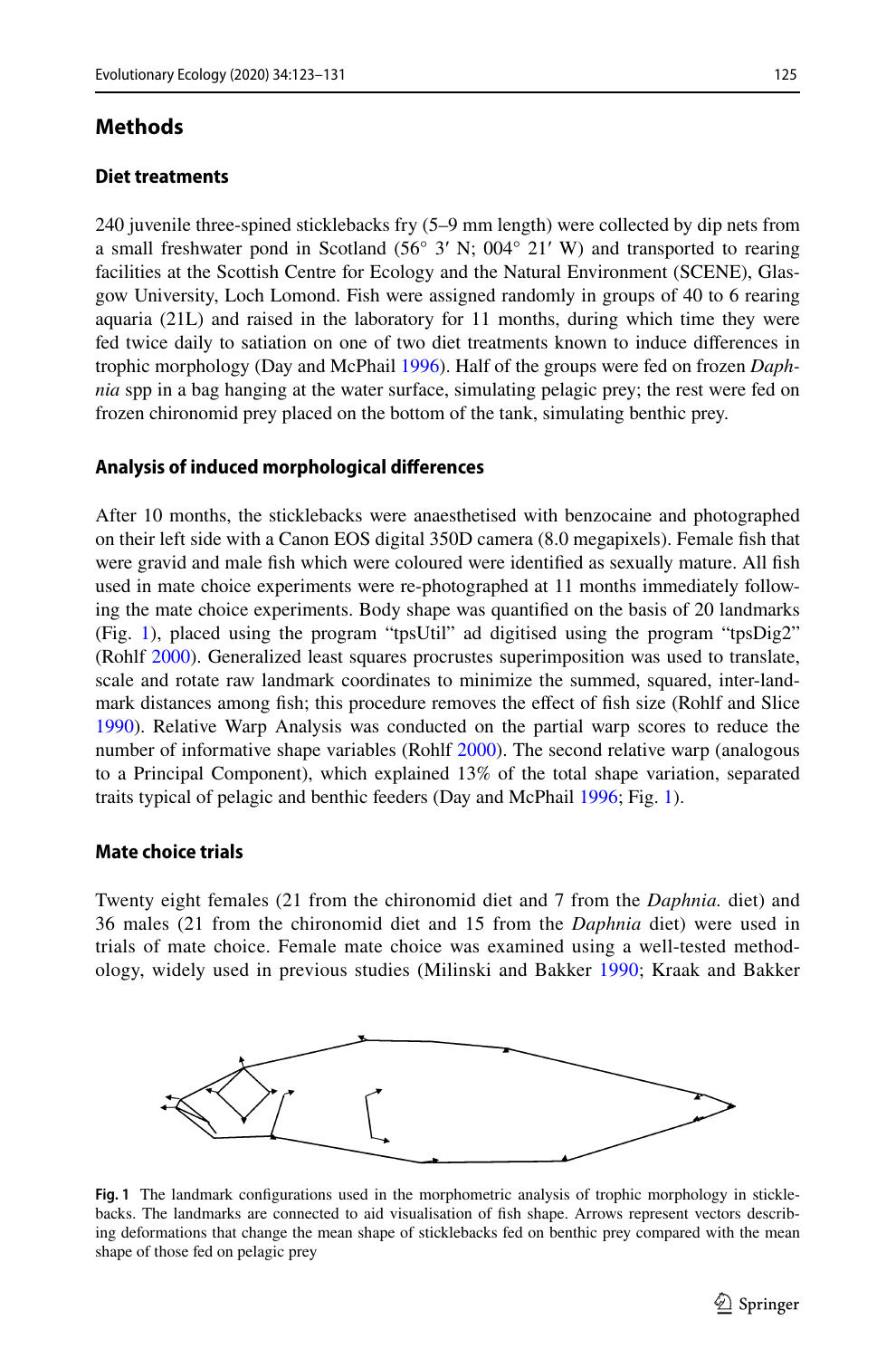[1998](#page-7-11); Boulcott et al. [2005](#page-7-12); Rick et al. [2006;](#page-8-14) Rick and Bakker [2008;](#page-8-15) Heuschele et al. [2009](#page-7-13)) in which a single gravid female was placed alone in an aquarium  $(35 \times 25 \times 20$ cm, screened on 3 sides), allowed to settle for 12 h and was then presented simultaneously with two breeding males in equally-sized sections  $(25 \times 35 \times 20 \text{ cm})$  of an adjacent aquarium and thus not subject to olfactory cues. During trials, females could see both males, but the females had no olfactory contact with males and the two males were separated by an opaque partition and so did not have visual contact with each other. In any trial, the female was presented with one *Daphnia*-fed and one chironomid-fed male. To avoid efects of size and familiarity with specifc males, the two males in any given trial were size-matched as far as possible and importantly taken from a diferent rearing tank from the female. To avoid females potentially making choices based on nest construction, males were not provided with nesting material.

Each trial lasted for 5 min, during which, the time the female spent on the side of the tank adjacent to each male was recorded. Three replicates of each pairing trial were conducted, swapping the male position each time. A female was deemed to have chosen a male if she spent at least 60% of the total time of the trial near that male. Association time has been shown to be a strong predictor of eventual mate choice in this species in a number of other studies (McLellan and McPhail [1990](#page-7-14); Rowland et al. [1995;](#page-8-16) Milinski et al. [2005](#page-7-15); Rick and Bakker [2008](#page-8-15)). Males and females were used maximally in four trials on diferent days; males were re-used in fresh combinations so that the female was never exposed to the same pair of males. Although male pairs were matched in size (by fork length) as nearly as possible, small discrepancies between pairs remained. Retrospective analysis detected no signifcant diference in body size (fork length) between chosen and rejected males (mean $\pm$  SE size differences between accepted and rejected males =  $0.04$  cm  $\pm 0.02$  paired t test: t = 1.68,  $p = 0.10$ ).

Body shape, as defned by the second relative warp varied markedly both between and within diets (Fig. [1\)](#page-2-0). Effects of sex (ANOVA:  $F_{1,60} = 3.11$ ;  $p = 0.08$ ) and of sex by diet (ANOVA:  $F_{1,60} = 2.86$ ;  $p = 0.09$ ) were not significant. However, there was a highly signifcant diference in morphology between the chironomid fed (mean  $\pm$  SE = 6.753 $\pm$ 0.23) and *Daphnia* fed sticklebacks (mean  $\pm$  SE = 4.82 + 0.34. ANOVA:  $F_{1,60} = 22.2$ ;  $p < 0.0001$ ). The higher scores of fish fed on the benthic diet refected shorter heads, shorter maxillary bones, smaller eyes and deeper bodies. This score was transformed to create only positive values (by adding 6 and multiplying by 100) and hereafter this dimension of shape variation is referred to as the pelagic–benthic (PB) shape score. Lower PB scores indicate shapes tending towards a more typical of a pelagic foraging fsh; higher scores tending towards a more benthic foraging fsh shape (Fig. [1\)](#page-2-0). To enable testing of the body shape of chosen and rejected males, the diference in PB shape score between the chosen male and the rejected male for each pair was determined as: male PB score diference=PB score chosen male − PB score rejected male. Thus a large positive number in this metric indicates the choice of a male from the pair with a higher PB score; thus tending towards a shape more typical of a benthic foraging fsh. Conversely a large negative number in the diference between chosen and rejected male PB scores indicates a choice of male with a shape tending towards that typical of a more pelagic forging fsh.

In nature, female sticklebacks review a number of males before selecting a nest in which to lay her eggs and the females in this study were always tested with diferent pairs of unfamiliar males. However female identity was included as a random factor in mixed efects models examining female mate choice. A total of 96 trials of mate choice by females was analysed using "R" (R Development Core Team [2017\)](#page-8-17).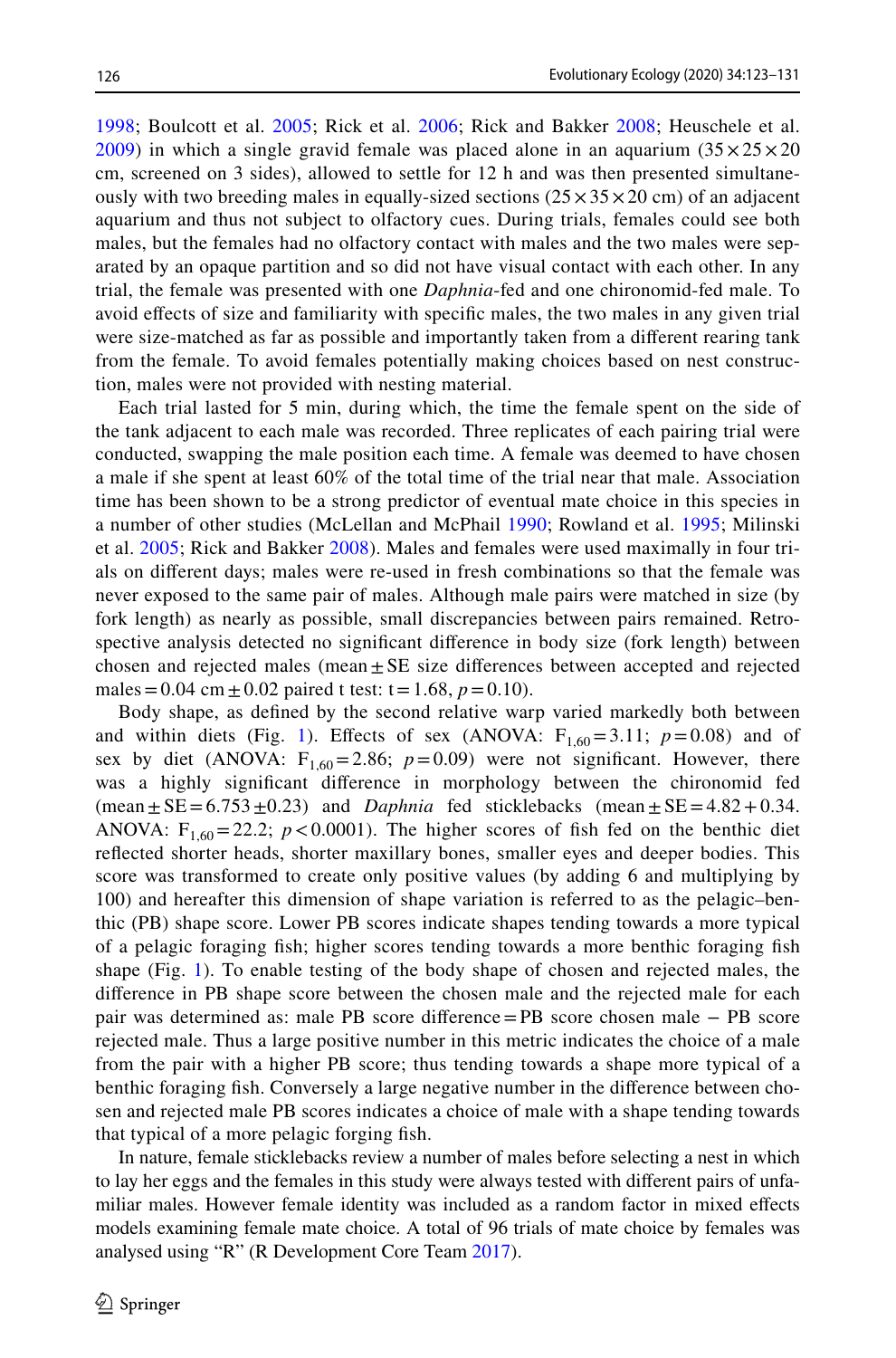# **Results**

To test for the efect of the previous diet experience of the female on female mate choice, the PB score diference between male pairs in each trial was categorised as either a negative value, indicating the choice of a male with a more pelagic-like body shape, or positive, indicating a choice of the male from the pair with a more benthic-like body shape. The previous diet experience of the female (benthic (chironomid) or pelagic (*Daphnia*) diet exposure) was used as a fxed factor and female I.D. as random factor, in a mixed efects model with a binomial (positive or negative male PB score diference) probability distribution. Female diet exposure signifcantly predicted the choice of male body shape in pairwise tests  $(p<0.01)$  indicating non-random mating on the basis of previous diet exposure. However the total explained variance was low (6.8%) and this efect was mostly driven by females with previous exposure of a pelagic prey diet choosing the male with the more pelagic body shape (a negative male PB score diference) on 66% of occasions (Table [1](#page-4-0)). In contrast, females exposed to the benthic prey diet chose the male from the pair with the more benthic body shape (a positive male PB score diference) on only 54% of occasions.

#### **Behavioural mechanisms of mate choice**

To explore possible behavioural mechanisms for the observed female preference by diet, mate choice data were analysed in more detail. To test the possibility that females are making a choice of male based on their own body shape, the male PB score diference in each trial, categorised as either a negative value (indicating the choice of a male of a more pelagic-like body shape), or a positive value (indicating a choice of the male with a more benthic-like body shape) was modelled using female PB score as a fxed factor and female I.D. as random factor, in a mixed efects model with a binomial probability distribution. Female body shape did not predict the choice of male  $(p < 0.45)$ . Thus the assortative mating efect predicted by female previous diet exposure does not appear to be driven by the body shape of the female.

Another possible behavioural mechanism by which rearing diet might infuence a female stickleback's mate choice is through previous experience of the fsh with which she was reared, whose shape will, on average, refect their common rearing diet. To test this possibility, we took advantage of the variability in PB scores between rearing tanks on a given diet. The male PB score diference in each trial, categorised as either a negative value, or a positive value was modelled using the mean PB score of fsh in the tank from which the

<span id="page-4-0"></span>**Table 1** The frequency with which the male with the higher pelagic–benthic score (more benthic-like) was chosen and rejected by female sticklebacks exposed to alternative diets (a pelagic like diet (*Daphnia*) and a benthic-like diet (chironomid larvae)

| Female diet | Male with more positive P-B score |          | $\mathbf{v}^2$ | DF |        |
|-------------|-----------------------------------|----------|----------------|----|--------|
|             | Chosen                            | Rejected |                |    |        |
| Benthic     | 34                                | 29       | 0.4            |    | > 0.53 |
| Pelagic     |                                   | 24       | 6.8            |    | < 0.01 |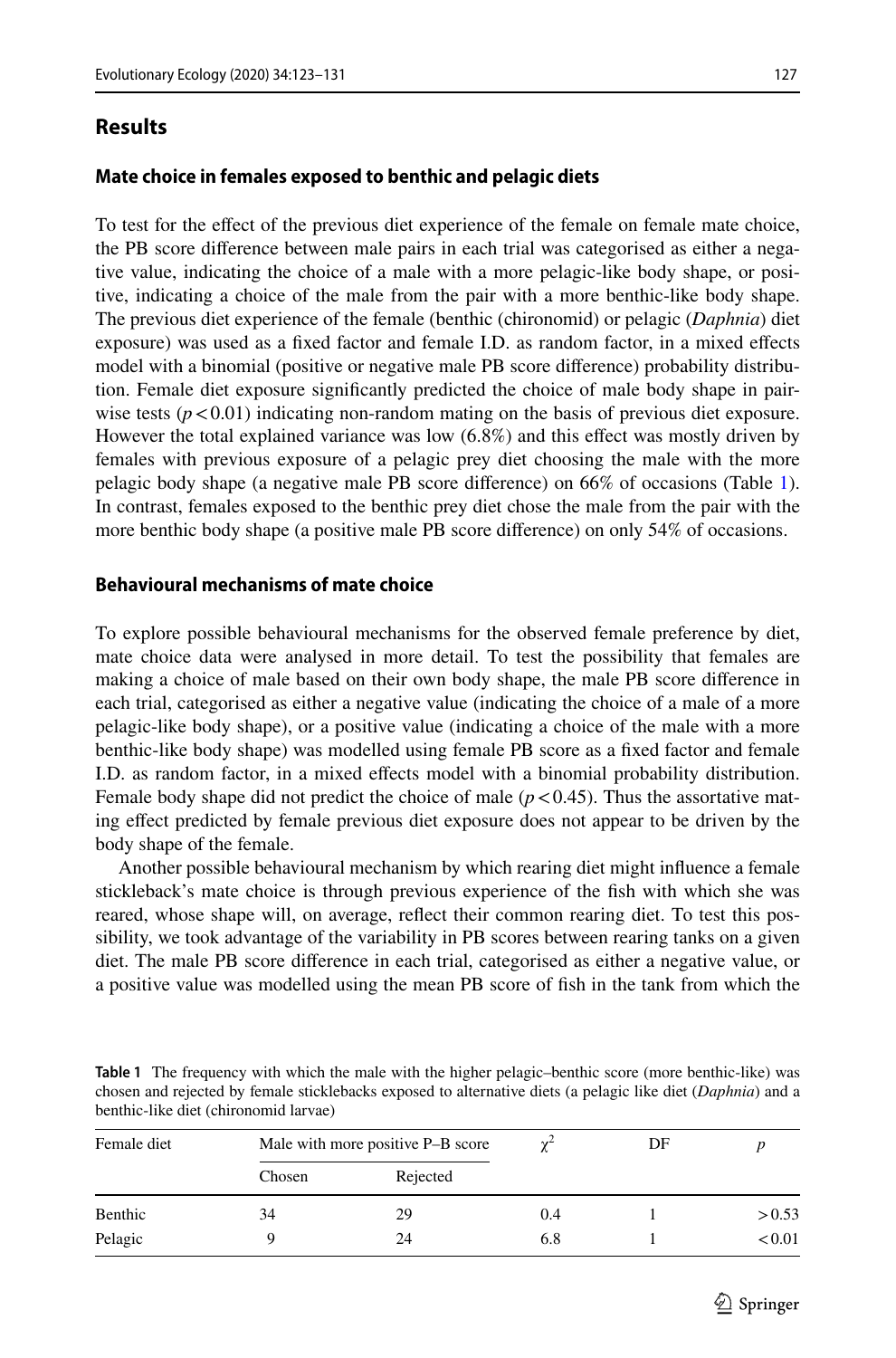female was drawn, as a fxed covariate and female I.D. as random factor, in a mixed efects model with a binomial probability distribution.

The mean PB score of fsh from the tank from which the female originated signifcantly predicted the female's choice of male  $(p<0.02; r^2=6.9\%)$ . Indicating that females are choosing of males on the basis of body shapes with which they are familiar. Despite this a considerable amount of the variation in the choice of male was not explained by the body shape with which they were familiar.

One possible explanation is that in trails where females chose males that were not closer in body shape to those with which she was familiar (from the same rearing tank) and thus she may have had difficulty discriminating between body shapes. If this was the case, then one expectation would be that in such trials the two males are likely to be closer in body shape (similar PB scores) to each other than in trials where the female chose the male closest to that with which she is familiar. This was tested; the PB score diference between males in trials where the female chose the most familiar shape  $(2.22 \pm 1.36;$  mean $\pm$ S.D.) was significantly greater (t test:  $p=0.041$ ) than the PB score difference between males from trails where she chose the less familiar male  $(1.85 \pm 0.94)$ . This indicates that in at least some trails females may have had difficulty distinguishing between males of similar body shape.

Another possible explanation for the outcome of those trails where the female did not chose the male with a body shape closest to the mean of fsh that she was familiar with, is that she may avoid choosing males with extreme body shapes even if they are closer to the body shape with which she is familiar. To test this the Extreme Shape Index was calculated as the deviation in body shape for chosen and rejected male from the average of all fsh combined (that is the PB score of each fsh—the mean of all fsh combined irrespective of sign. As these data deviated signifcantly from normality, the Extreme Shape Index for chosen and rejected males from trials where the female chose the male with a shape that she was less familiar with, were compared in a paired Wilcoxon test. In these trials the chosen male was much more likely to have a more extreme body shape (i.e. a higher Extreme Shape Index)  $(2.09 \pm 1.08; \text{mean} \pm \text{S.D.})$  than the rejected male  $(1.01 \pm 0.86)$ .

## **Discussion**

Our results confrm the fndings of previous studies demonstrating a plastic response of morphological traits to rearing diet in three-spined sticklebacks (Day and McPhail [1996](#page-7-3)). More signifcantly, they have demonstrated for the frst time that exposure to diferent diets during the juvenile phase can infuence the mating preferences shown by breeding females. Thus, females reared on the pelagic diet tended to prefer the male with a more pelagic-like morphology; females reared on a benthic diet however mated randomly with respect to trophic morphology. Thus there is partial assortative mating by diet-induced phenotype. Unlike the case of assortative mating on the basis of diet specialisation in the mustard leaf beetle, which appears to use olfactory cues to identify mates (Geiselhardt et al. [2012\)](#page-7-16) the sticklebacks in this experiment only had visual cues are available to them. However, it is quite possible that olfactory cues might also have afected mate choice had they been available. In addition, the efect reported here did not result from female familiarity with specifc individual males, as females were never tested with males from the same rearing tank.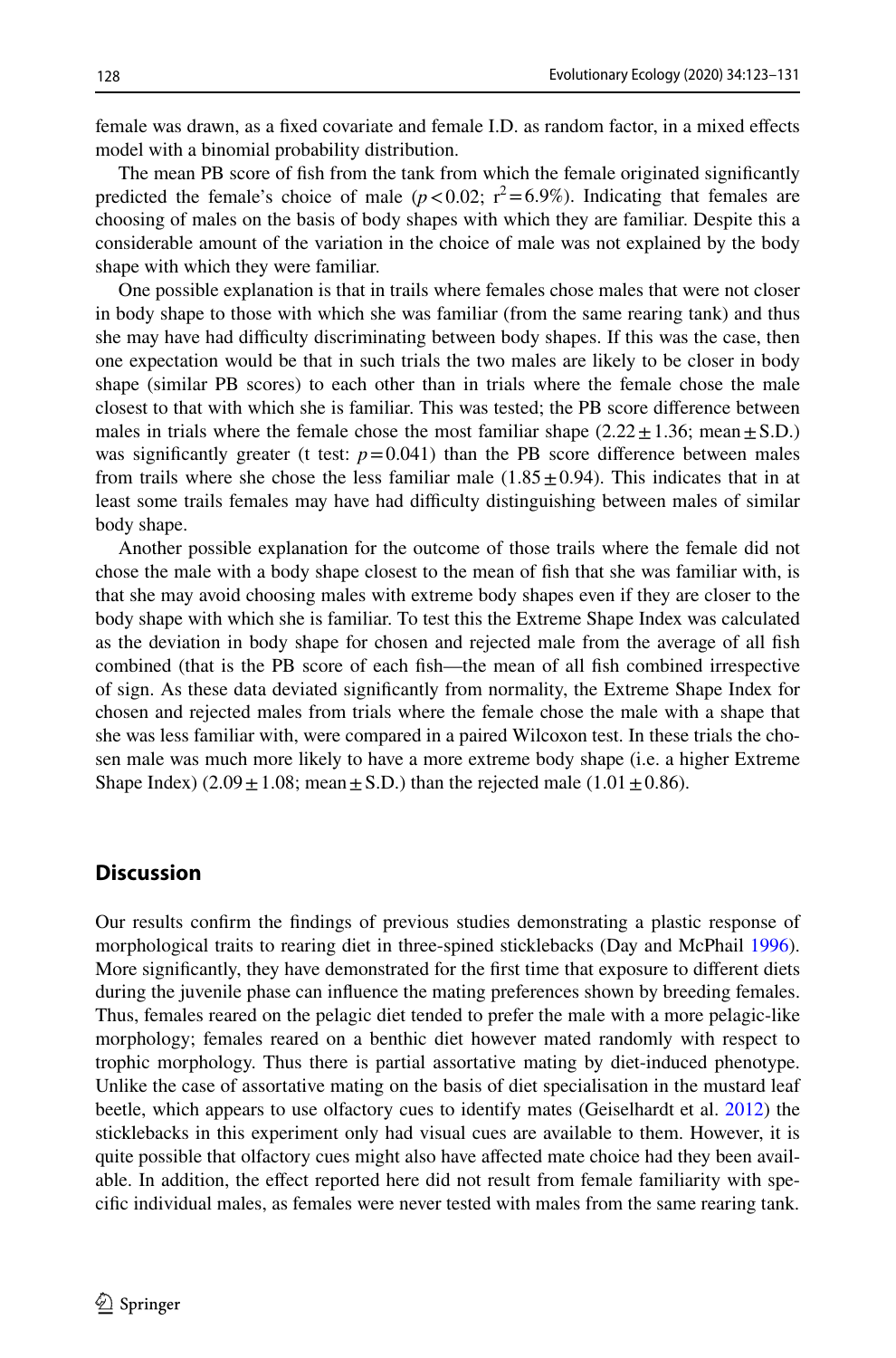Additionally we show that mate choice was not dependent directly of the female's own trophic morphology. Arguably, this is not surprising, since it is difficult to see how a female stickleback could know what her own morphology is like. Instead the diferences in mate choice must be a consequence (direct or indirect) of the experience of being raised on a pelagic or a benthic diet. Making use of the signifcant variation in morphology between and within rearing tanks exposed to diferent and the same diets, we show that the expressed morphology of other fsh with which the female is familiar (from the same rearing tank) is a good predictor of mate choice. It is highly likely that in the wild also sticklebacks grow up with fsh exploiting a similar diet to themselves and thus with similar diet-induced morphology, as individuals exploiting the same foraging resources are more likely to come into contact with each other, than those that do not share a common diet (Garduño-Paz and Adams [2010\)](#page-7-17).

Despite a clear tendency for assortative mating by trophic morphology, females quite often made the opposite choice. This was most often the case when the diference between the two males was relatively small, but also occurred when if the morphology of the predicted choice male was of an extreme benthic or pelagic-type morphology. One can envisage at least two plausible mechanistic explanations for this, which are not mutually exclusive. It may be that, rather than responding to familiarity per se, females have learned about the foraging efficacy of fish with the range of morphologies that she has experienced during development. If this were the case, then females might actively choose males of a more extreme morphology, which may well be more efficient at foraging on the two alternative diets presented, even if this morphology is less common in her previous experience familiar to her. We are not able to test directly this possibility using the data from this study.

Although coexisting trophic morphs are thought to be an important step in evolutionary divergence in sympatry (Skulason et al. [1999\)](#page-8-18), speciation however is unlikely to be completed without some mechanism for morph-specifc assortative mating (Skulason et al. [1999\)](#page-8-18). Several routes though which this might occur have been suggested. For example specialist morphs might occupy different habitats. Olafsdóttir et al. ([2006](#page-7-18)) for example, showed that sticklebacks specialising in living in habitats with little vegetation had reduced nest building behaviour and as a result weed-living specialists from the same lake mated assortatively with other weed-living specialists when using nest quality as a mate choice criterion. Disruptive sexual selection is also known to play a signifcant role in the divergence of recently evolved African cichlid species (Stelkens et al. [2008\)](#page-8-19). Here uniquely we demonstrate assortative mating on the basis of morphological traits that frequently express as discrete forms in the wild, have strong functional signifcance for resource acquisition (Adams and Huntingford [2002b\)](#page-7-19) are thought to be under strong selection pressure and the expression of which is signifcantly modulated by plasticity efects. This result indicates that trophic morphology is both a plastic and a magic trait for sticklebacks, thus that pleiotropy may not always be required for traits to operate as magic traits.

**Acknowledgements** We thank Rona Brennan for technical support. M.V.G-P. was supported by a Mexican Council for Science and Technology (CONACYT) scholarship (Grant No. 342451).

## **Compliance with ethical standards**

**Confict of interest** The authors declare no conficts of interest.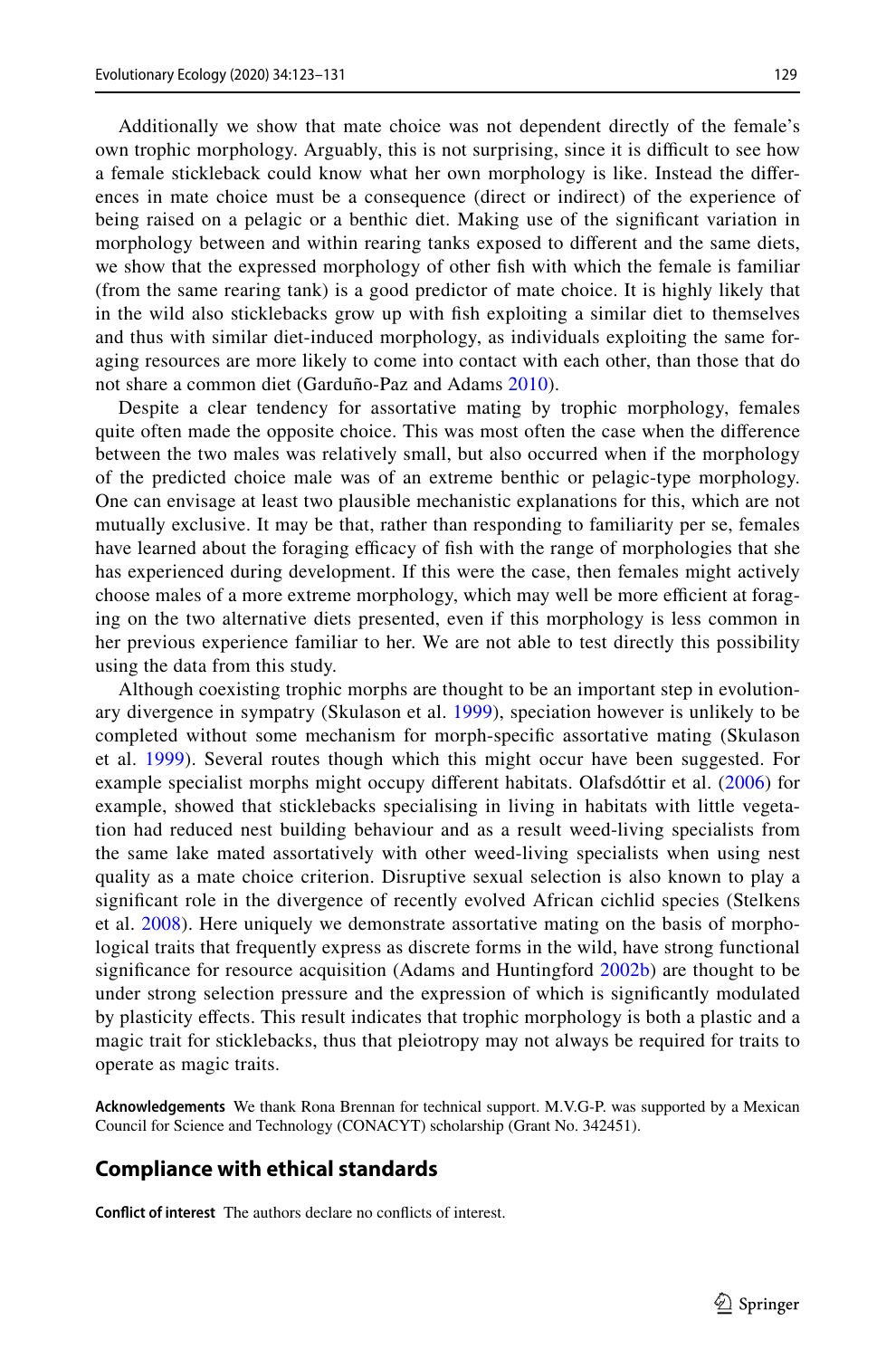**Ethical approval** This study was conducted in accordance with UK legislation under Home Office Licence Number: PPL 70/8794.

**Open Access** This article is distributed under the terms of the Creative Commons Attribution 4.0 International License ([http://creativecommons.org/licenses/by/4.0/\)](http://creativecommons.org/licenses/by/4.0/), which permits unrestricted use, distribution, and reproduction in any medium, provided you give appropriate credit to the original author(s) and the source, provide a link to the Creative Commons license, and indicate if changes were made.

## **References**

- <span id="page-7-5"></span>Adams C, Huntingford F (2002a) Inherited diferences in head allometry in polymorphic charr from Loch Rannoch, Scotland. J Fish Biol 60:515–520. <https://doi.org/10.1006/jfbi.2002.1867>
- <span id="page-7-19"></span>Adams C, Huntingford F (2002b) The functional signifcance of inherited diferences in feeding morphology in a sympatric polymorphic population of Arctic charr. Evol Ecol 16:15–25
- <span id="page-7-6"></span>Adams CE, Fraser D, Huntingford FA et al (1998) Trophic polymorphism amongst Arctic charr from Loch Rannoch, Scotland. J Fish Biol 52:1259–1271
- <span id="page-7-4"></span>Adams CE, Woltering C, Alexander G (2003) Epigenetic regulation of trophic morphology through feeding behaviour in Arctic charr, *Salvelinus alpinus*. Biol J Linn Soc 78:43–49. [https://doi.org/10.104](https://doi.org/10.1046/j.1095-8312.2003.00126.x) [6/j.1095-8312.2003.00126.x](https://doi.org/10.1046/j.1095-8312.2003.00126.x)
- <span id="page-7-9"></span>Baker JA, Räsänen K, Moore JS, Hendry AP (2013) Genetic and plastic contributions to trait divergence between parapatric habitats: female life-history traits in three-spine stickleback within the Misty Lake system. Evol Ecol Res 15:473–487
- <span id="page-7-12"></span>Boulcott PD, Walton K, Braithwaite VA (2005) The role of ultraviolet wavelengths in the mate-choice decisions of female three- spined sticklebacks. J Exp Biol 208:1453–1458. [https://doi.org/10.1242/](https://doi.org/10.1242/jeb.01569) [jeb.01569](https://doi.org/10.1242/jeb.01569)
- <span id="page-7-3"></span>Day T, McPhail J (1996) The effect of behavioural and morphological plasticity on foraging efficiency in the threespine stickleback (*Gasterosteus* sp.). Oecologia 108:380–388
- <span id="page-7-2"></span>Dieckmann U, Doebeli M (1999) On the origin of species by sympatric speciation. Nature 400:354–357
- <span id="page-7-1"></span>Fitzpatrick B (2012) Underappreciated consequences of phenotypic plasticity for ecological speciation. Int J Ecol 2012:256017
- <span id="page-7-17"></span>Garduño-Paz MV, Adams CE (2010) Discrete prey availability promotes foraging segregation and early divergence in Arctic charr, *Salvelinus alpinus*. Hydrobiologia 650:15–26. [https://doi.org/10.1007/](https://doi.org/10.1007/s10750-009-0055-8) [s10750-009-0055-8](https://doi.org/10.1007/s10750-009-0055-8)
- <span id="page-7-8"></span>Garduño-Paz MV, Couderc S, Adams CE (2010) Habitat complexity modulates phenotype expression through developmental plasticity in the threespine stickleback. Biol J Linn Soc 100:407–413. [https://](https://doi.org/10.1111/j.1095-8312.2010.01423.x) [doi.org/10.1111/j.1095-8312.2010.01423.x](https://doi.org/10.1111/j.1095-8312.2010.01423.x)
- <span id="page-7-0"></span>Gavrilets S (2004) Fitness landscapes and the origin of species. Princeton University Press, Princeton
- <span id="page-7-16"></span>Geiselhardt S, Otte T, Hilker M, Letters E (2012) Looking for a similar partner: host plants shape mating preferences of herbivorous insects by altering their contact pheromones. Ecol Lett 15:971–977. [https://](https://doi.org/10.1111/j.1461-0248.2012.01816.x) [doi.org/10.1111/j.1461-0248.2012.01816.x](https://doi.org/10.1111/j.1461-0248.2012.01816.x)
- <span id="page-7-7"></span>Hendry AP, Huber SK, De León LF et al (2009) Disruptive selection in a bimodal population of Darwin's fnches. Proc Biol Sci 276:753–759.<https://doi.org/10.1098/rspb.2008.1321>
- <span id="page-7-13"></span>Heuschele J, Mannerla M, Gienapp P, Candolin U (2009) Environment-dependent use of mate choice cues in sticklebacks. Behav Ecol 20:1223–1227. <https://doi.org/10.1093/beheco/arp123>
- <span id="page-7-11"></span>Kraak S, Bakker T (1998) Mutual mate choice in sticklebacks: attractive males choose big females, which lay big eggs. Anim Behav 56:859–866
- <span id="page-7-14"></span>McLellan D, McPhail J (1990) Experimental investigations of the evolutionary signifcance of sexually dimorphic nuptial colouration in *Gasterosteus aculeatus* (L.): the relationship between male colour and female behaviour. Can J Zool 68:482–492
- <span id="page-7-10"></span>Milinski M, Bakker TCM (1990) Female sticklebacks use male coloration in mate choice and hence avoid parasitized males. Nature 344:330–333. <https://doi.org/10.1038/344330a0>
- <span id="page-7-15"></span>Milinski M, Grifths S, Wegner K et al (2005) Mate choice decisions of stickleback females predictably modifed by MHC peptide ligands. Proc Natl Acad Sci 102:4414–4418
- <span id="page-7-18"></span>Olafsdóttir GA, Ritchie MG, Snorrason SS (2006) Positive assortative mating between recently described sympatric morphs of Icelandic sticklebacks. Biol Lett 2:250–252. [https://doi.org/10.1098/](https://doi.org/10.1098/rsbl.2006.0456) [rsbl.2006.0456](https://doi.org/10.1098/rsbl.2006.0456)